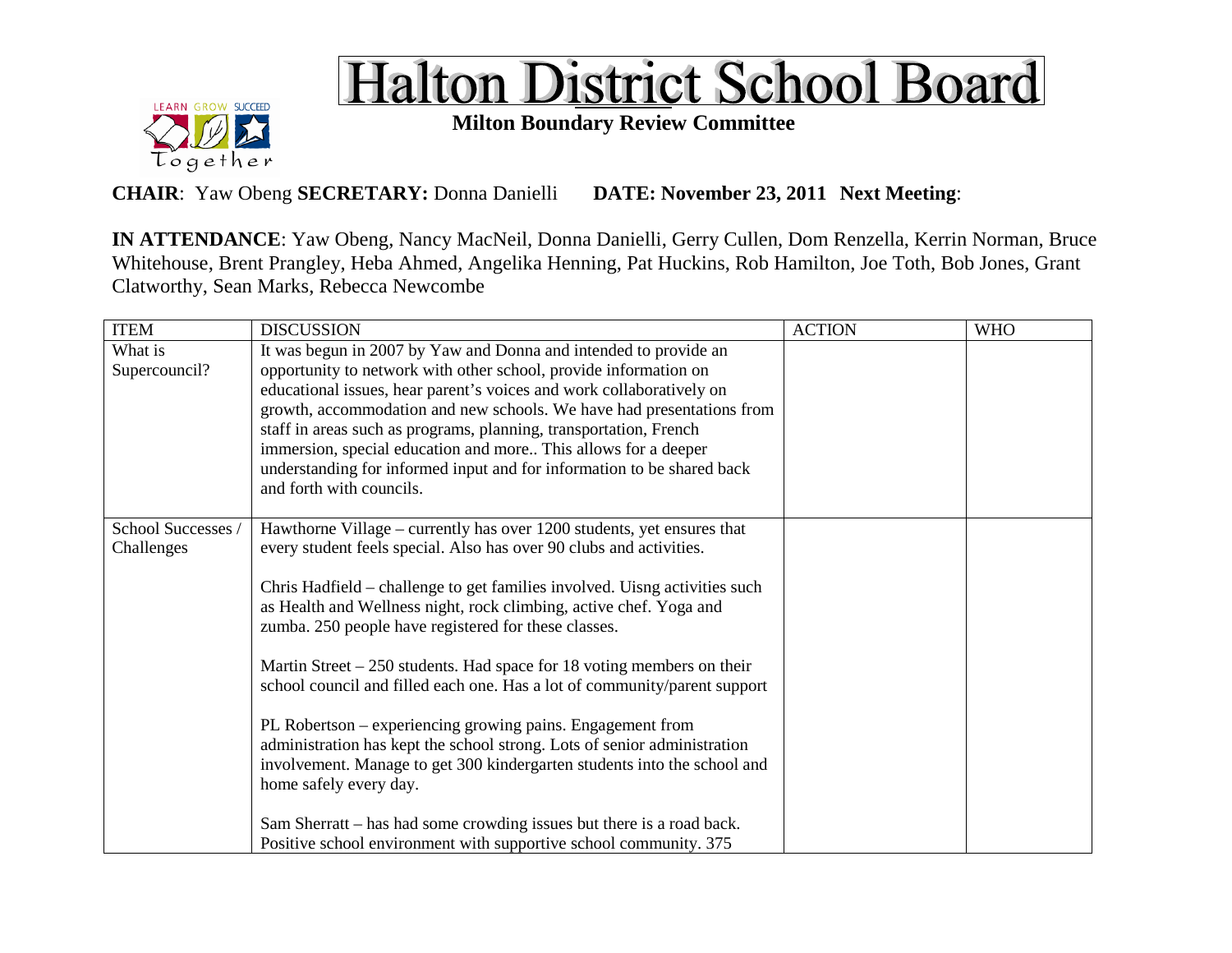| <b>ITEM</b> | <b>DISCUSSION</b>                                                                                                                                    | <b>ACTION</b> | <b>WHO</b> |
|-------------|------------------------------------------------------------------------------------------------------------------------------------------------------|---------------|------------|
|             | students and they are working on getting every kid involved.                                                                                         |               |            |
|             |                                                                                                                                                      |               |            |
|             | Escarpment View – everyone lives and breathes the Tribes agreement.<br>Diversity is encouraged and supported. Challenge sometimes in getting         |               |            |
|             | parents to step back and look at solutions for all kids.                                                                                             |               |            |
|             |                                                                                                                                                      |               |            |
|             | Brookville – rural school, 10 minutes north of 401. Surrounded by farms,                                                                             |               |            |
|             | lots of space. Has a something for everyone philosophy and focus on                                                                                  |               |            |
|             | getting kids involved. Staff share their passions in non instructional time.                                                                         |               |            |
|             | All 440 students are bussed.                                                                                                                         |               |            |
|             |                                                                                                                                                      |               |            |
|             | PL Robertson has 1120 kids, space is affected inside and out of the school.<br>Staff of 116 with 104 parking spots. Parking lots have been closed to |               |            |
|             | public. 12 portables with maybe more coming. Adjoins a town soccer                                                                                   |               |            |
|             | field. There are 2 sets of washrooms, one upstairs and one downstairs. 300                                                                           |               |            |
|             | Full Day kindergarten kids everyday – 6 purpose built rooms (which are                                                                               |               |            |
|             | bigger than a regular class, has 2 sinks with fountains, a Bradley sink, an                                                                          |               |            |
|             | attached cubby area and a private bathroom). There are 10 classes of 30                                                                              |               |            |
|             | students each with one teacher and one DECE. 4 of the classes need to be                                                                             |               |            |
|             | held in regular classes with no washrooms, so they are using the big kid                                                                             |               |            |
|             | washrooms along with 80 kids coming in from the portables. There is<br>difficulty scheduling gym and library time (and the shelves are only half     |               |            |
|             | full) The school has 13 EAs.                                                                                                                         |               |            |
|             |                                                                                                                                                      |               |            |
|             | Colin Best, Regional Councillor – reported that he sends monthly updates                                                                             |               |            |
|             | to the trustees and senior staff. Every time the Town approves something,                                                                            |               |            |
|             | a letter is sent to the Ministry of Education and the Board for comment.                                                                             |               |            |
|             | The upcoming Boyne survey will bring another 25,000 people to Milton.                                                                                |               |            |
|             | During the election, Chair Carr sent letters to all candidates to ensure they<br>were aware that this is our number one need.                        |               |            |
|             | It takes 5 months to build a house and 2 years to build a school, after the                                                                          |               |            |
|             | permits, services etc. are taken care of.                                                                                                            |               |            |
|             | We will ask Gerry Cullen, Superintendent of Facilities to come and talk                                                                              |               |            |
|             | about school footprints and timelines.                                                                                                               |               |            |
|             |                                                                                                                                                      |               |            |
|             | The province provides Boards \$150 million per year for school renewal                                                                               |               |            |
|             | and Halton's share of this is \$23⁄4 million. There is a further \$600 million                                                                       |               |            |
|             | over the next 3 years for capital development provincially for new school<br>builds, renewals and renovations.                                       |               |            |
|             |                                                                                                                                                      |               |            |